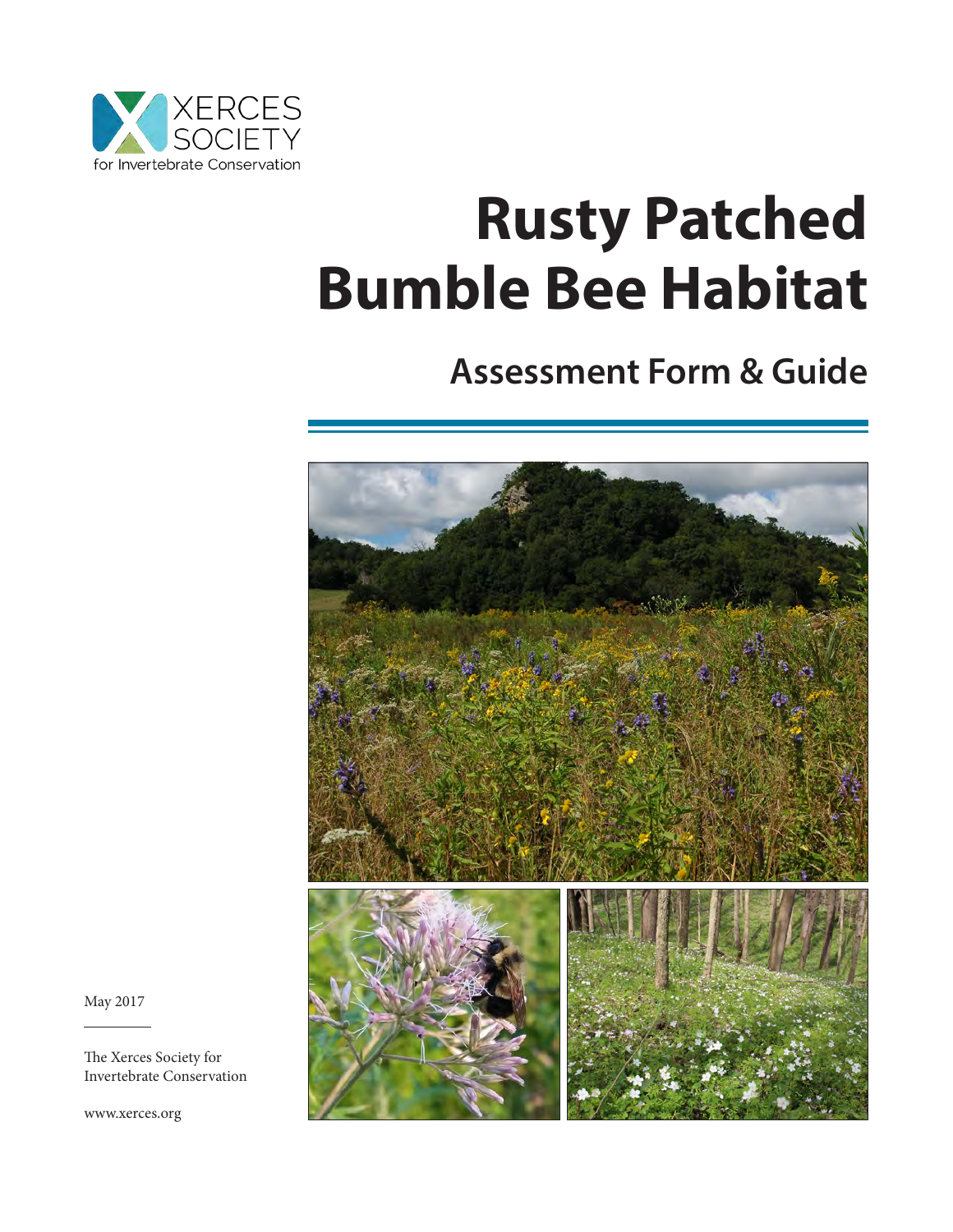#### **Acknowledgements**

Support for the Xerces® Society's Pollinator Conservation and Endangered Species Programs is provided by the USDA Natural Resources Conservation Service, Audrey and J.J. Martindale Foundation, Cascadian Farm, Ceres Trust, Cinco, Clif Bar Family Foundation, Columbia Foundation, CS Fund, Disney Worldwide Conservation Fund, The Dudley Foundation, The Elizabeth Ordway Dunn Foundation, Endangered Species Chocolate, LLC, Gaia Fund, General Mills, Irwin Andrew Porter Foundation, Justin's, J. Crew, McCune Charitable Foundation, The Metabolic Studio, Organic Farm Research Foundation, Organic Valley Farmers Advocating for Organics Fund, Panta Rhea Foundation, Regina Bauer Frankenberg Foundation, Swimmer Family Foundation, Sarah K. de Coizart Article TENTH Perpetual Charitable Trust, SeaWorld & Busch Gardens Conservation Fund, Turner Foundation, Inc., The White Pine Fund, Whole Foods Market and their vendors, Whole Systems Foundation, and Xerces Society members.

Thanks to Megan Benage, Crystal Boyd, Carmen Converse, Greg Hoch, and Carmelita Nelson at the Minnesota Department of Natural Resources for providing thoughtful feedback on this form, as well as the opportunity to test this tool with land managers.

#### **Authors**

This guide was adapted from a generic pollinator habitat assessment tool developed by Sarah Foltz Jordan, Mace Vaughan, Eric Lee-Mäder, Jennifer Hopwood, Jessa Kay Cruz, Brianna Borders, Jolie Goldenetz Dollar, Kelly Gill, Nancy Adamson, and Anne Stine. Adaptations for the rusty patched bumble bee were developed by Rich Hatfield, Sarina Jepsen, Sarah Foltz Jordan, Aimée Code, and Susan Carpenter.

#### **Editing and layout**

Sara Morris and Michele Blackburn. Template by Jessa Kay Cruz, Matthew Shepherd, Ashley Minnerath, and Hailey Walls.

#### **Cover Photographs**

Cover main: A wooded bluff and streamside prairie in the Driftless Area of Wisconsin (photograph by Susan Carpenter, UW-Madison Arboretum); left: *Bombus affinis* (rusty patched bumble bee) on joe pye weed, *Eutrochium purpureum* (photograph by Rich Hatfield, The Xerces Society); right: eastern woodland with pollinator-friendly understory (photograph by Jennifer Hopwood, The Xerces Society).

#### **Photographs**

We are grateful to the photographers for allowing us to use their wonderful photographs. Susan Carpenter, UW-Madison Arboretum: 2, 3, 10a, 10c. Sarah Foltz Jordan, the Xerces Society: 7a, 7b. Eric Lee-Mäder, The Xerces Society: 7c, 7d. Johanna James: 9. Dustin Blakey, Flickr: 10b. Jennifer Hopwood, The Xerces Society: 10d. Scott Seigfreid: 12. The copyright for all photographs is retained by the photographers. None of the photographs may be reproduced without permission from the photographer. If you wish to contact a photographer, please contact the Xerces Society at the address below.



**628 NE Broadway Ste. 200 , Portland, OR 97232 tel 503.232.6639 • fax 503.233.6794 • www.xerces.org Copyright © 2017 The Xerces Society for Invertebrate Conservation**

The Xerces Society for Invertebrate Conservation is a nonprofit organization that protects wildlife through the conservation of invertebrates and their habitat. Established in 1971, the Society is at the forefront of invertebrate protection, harnessing the knowledge of scientists and enthusiasm of citizens to implement conservation programs worldwide. The Society uses advocacy, education, and applied research to promote invertebrate conservation.

The Xerces Society is an equal opportunity employer and provider. Xerces® is a trademark registered in the U.S. Patent and Trademark Office.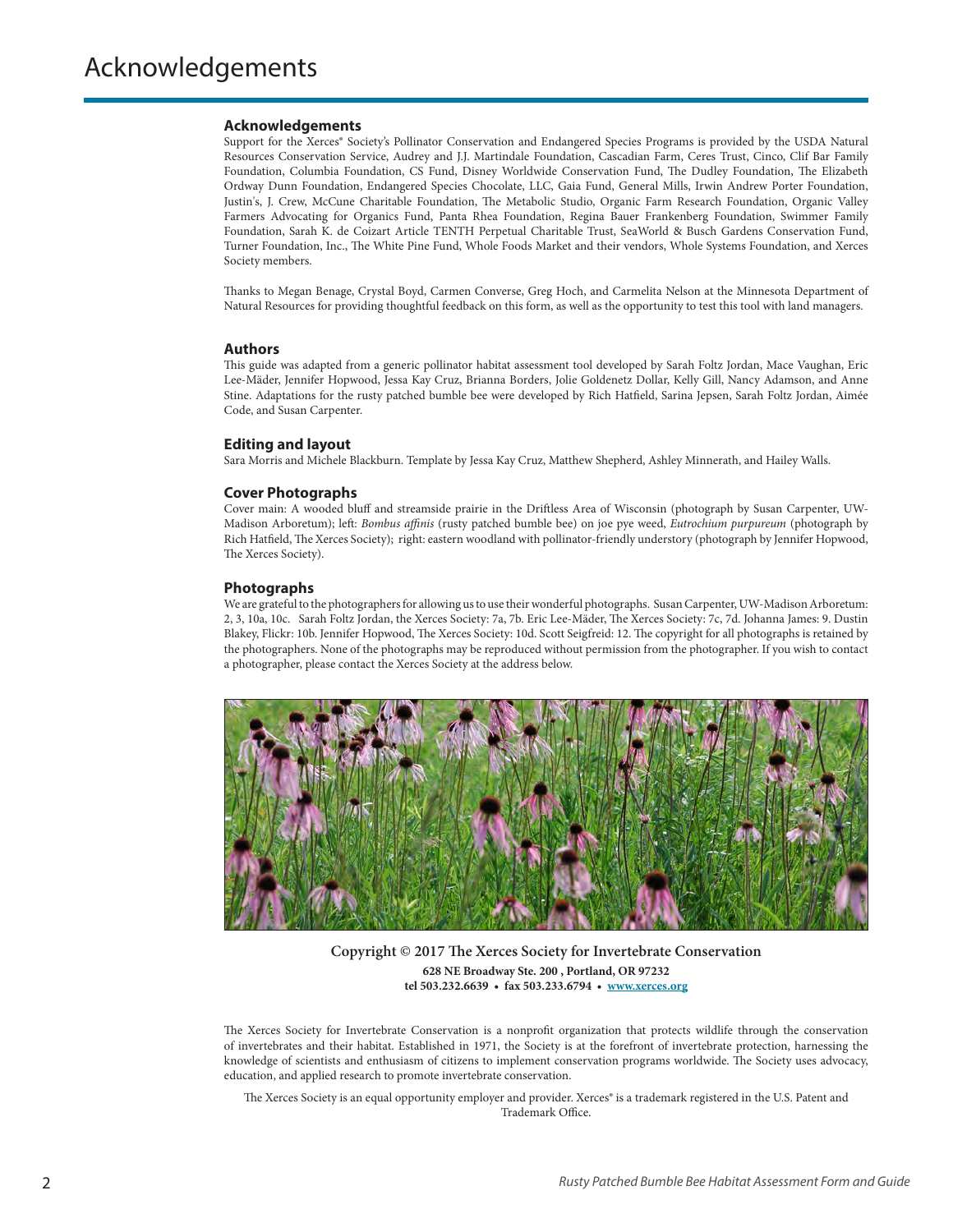## Rusty Patched Bumble Bee Conservation **Habitat Assessment Form and Guide**

### **Purpose**

The rusty patched bumble bee (*Bombus affinis*) is listed as an endangered species by the U.S. Fish and Wildlife Service. This species has specific habitat requirements, including high quality foraging resources, nesting sites, overwintering sites, and protection from pesticides, introduced diseases, and other disturbances. This tool is meant to help educate conservation planners and landowners, prioritize conservation actions, and quantify habitat or land management improvements for the rusty patched bumble bee on a single site. As existing conditions and degree of habitat management at any given site are different the goal of this tool is not to compare one site with another. Rather, it is intended to help incorporate conservation efforts for the rusty patched bumble bee into a landscape management plan and then identify specific actions for habitat improvement and/ or management practices to help protect the rusty patched bumble bee from potential threats. As with any tool of this nature, the evaluation and scoring practice is a subjective process, and the usefulness of the tool is dependent upon the consistency and skills of the evaluator. While the goal is to implement changes that will result in improved habitat, there may not always be a viable treatment for individual variables. The scoring goals outlined in the instructions are general guidelines, but the capacity to reach or exceed these goals varies widely in different landscapes and may be refined by conservation planners for a more regionally specific pollinator habitat assessment guide. This guide was developed with the purpose of assessing sites where the rusty patched bumble bee has been recently detected, but can also be employed by anyone seeking to improve their land for bumble bees.

### **Instructions**

- This rusty patched bumble bee habitat assessment guide is designed for natural areas on public and private lands. If you are working in a farm landscape, please consider using our *Pollinator Habitat Assessment Form and Guide: Farms and Agricultural Landscapes* (available as a free download at: www.xerces.org/habitat-assessment-guides/; Note: this assessment form is not specific to the rusty patched bumble bee).
- The accompanying photos and notes will help you identify and assess some specific habitat features.
- An assessment would ideally be done twice, once during the habitat evaluation process (before project implementation) and once after any changes have been implemented.
- Each item in the assessment should be given a score of 0 if not present or the appropriate value from the "Score" column.
- If you are conducting an assessment for the USFWS, obtain the 10 x 10 km grid ID and sighting ID directly

from the Service (contact your local field office: https://www.fws.gov/midwest/es/fld\_off.html). Use the 10 x 10 km grid cell to address question 1a.

- If this is not an official USFWS assessment, address question 1a using an online mapping program with a satellite view. Assess the habitat within a 5 km radius of your location.
- Prior to conducting an assessment, print aerial photos to help with site and landscape questions.
- Add up the scores to calculate a subtotal for each subsection.
- Next, add up subsection subtotals to get a total for each section. Transfer these figures into the summary table on page 3 to generate the overall score for each assessment.
- Ideally, landowners/managers should strive to achieve an overall score of at least 100, and an improvement of at least 40 points. If this is not possible for your region or land management plan, talk to your area biologist, regional ecologist, or planner for guidance.



A southern Wisconsin planting of diverse native prairie forbs that provides floral resources throughout the growing season.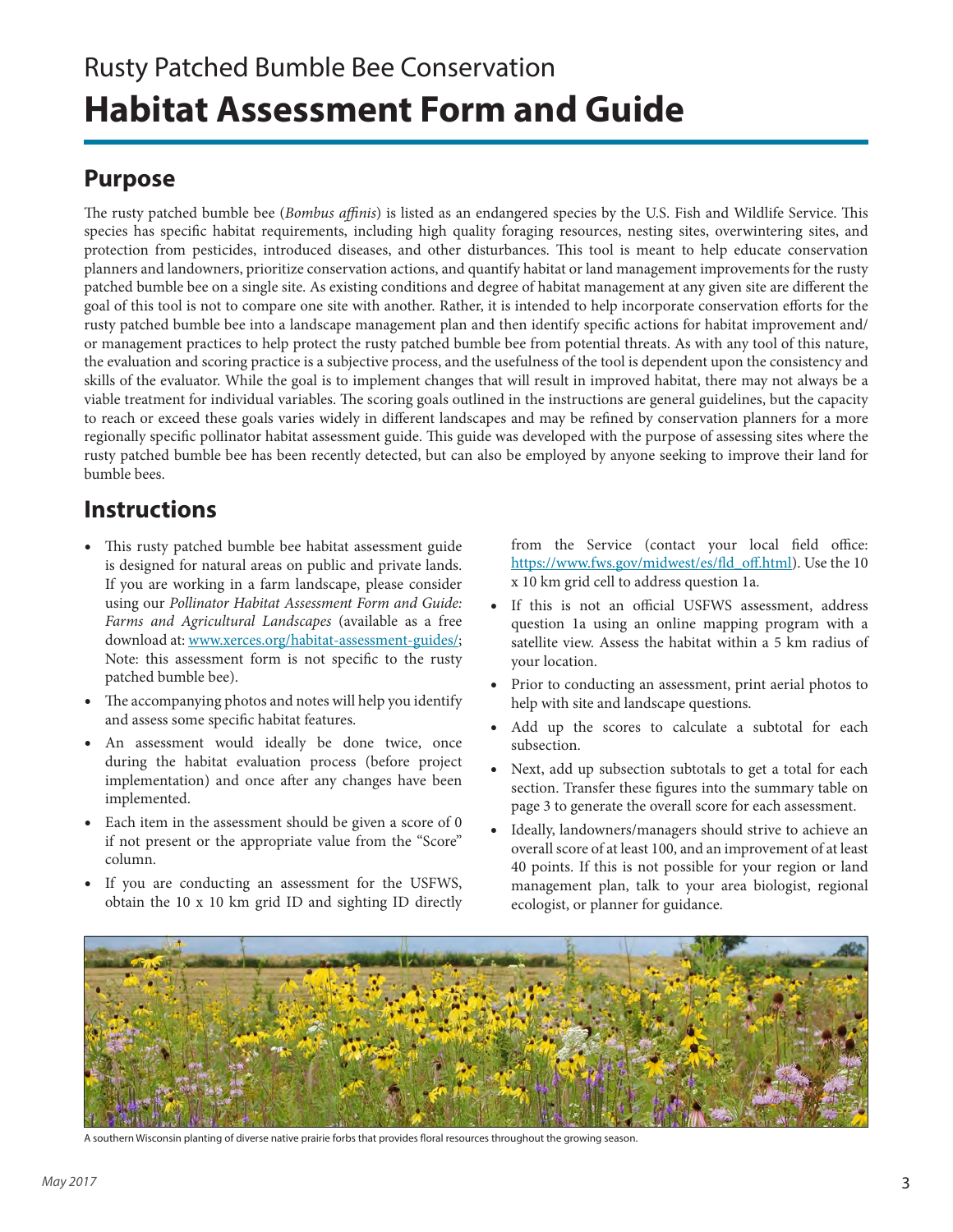### **Site Summary**

*Obtain the Grid ID and RPBB sighting ID from the USFWS. If this is not an official assessment leave blank.*

|                                | Owner/Operator:                                                                                                               | Planner:                     |  |  |  |  |  |  |
|--------------------------------|-------------------------------------------------------------------------------------------------------------------------------|------------------------------|--|--|--|--|--|--|
|                                | 10 km x 10 km Grid ID:                                                                                                        | Associated RPBB sighting ID: |  |  |  |  |  |  |
| Survey locality/address:       |                                                                                                                               |                              |  |  |  |  |  |  |
| Existing condition assessment: |                                                                                                                               |                              |  |  |  |  |  |  |
| Dates                          | Assessment after implementation:                                                                                              |                              |  |  |  |  |  |  |
|                                | Define and describe the project area (attach annotated maps; include Ecological Classification System information, if known): |                              |  |  |  |  |  |  |
|                                |                                                                                                                               |                              |  |  |  |  |  |  |
|                                |                                                                                                                               |                              |  |  |  |  |  |  |
|                                |                                                                                                                               |                              |  |  |  |  |  |  |
|                                |                                                                                                                               |                              |  |  |  |  |  |  |
|                                |                                                                                                                               |                              |  |  |  |  |  |  |
|                                |                                                                                                                               |                              |  |  |  |  |  |  |
|                                |                                                                                                                               |                              |  |  |  |  |  |  |
|                                |                                                                                                                               |                              |  |  |  |  |  |  |
|                                |                                                                                                                               |                              |  |  |  |  |  |  |
|                                |                                                                                                                               |                              |  |  |  |  |  |  |
|                                |                                                                                                                               |                              |  |  |  |  |  |  |
|                                |                                                                                                                               |                              |  |  |  |  |  |  |
|                                |                                                                                                                               |                              |  |  |  |  |  |  |
|                                |                                                                                                                               |                              |  |  |  |  |  |  |
|                                |                                                                                                                               |                              |  |  |  |  |  |  |

### **Total Score for Habitat Assessment**

The figures entered into this summary table will be calculated during completion of the assessment.

|                                                                    | <b>BEFORE</b> | <b>AFTER</b> |
|--------------------------------------------------------------------|---------------|--------------|
| <b>Section 1:</b> Regional and Landscape Features (max score 20)   |               |              |
| <b>Section 2:</b> Site Features (max score 35)                     |               |              |
| <b>Section 3: Foraging Habitat (max score 50)</b>                  |               |              |
| <b>Section 4: Nesting and Overwintering Habitat (max score 30)</b> |               |              |
| <b>Section 5a:</b> Pesticide Practices (max score 40)              |               |              |
| <b>Section 5b:</b> Management Practices (max score 40)             |               |              |
| <b>OVERALL SCORE</b>                                               |               |              |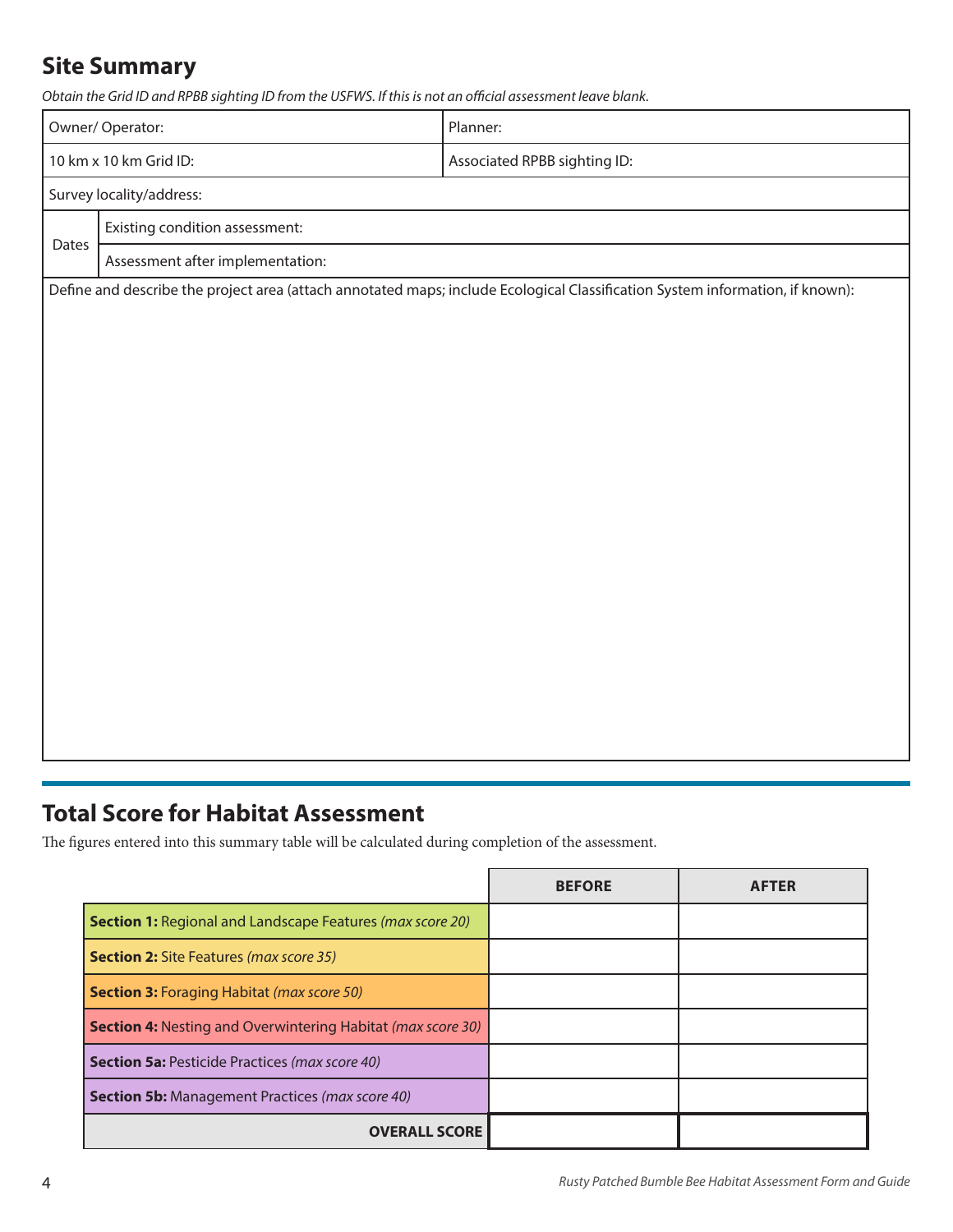### **Section 1: Regional and Landscape Features**

**The characteristics of regional and landscape features have a significant impact on the rusty patched bumble bee and its ability to successfully find a mate and reproduce. The landscape characteristics at this scale may not be changeable, but will help determine the scale at which local habitat management matters.**

1a. Percentage of the grid cell that is natural habitat. This land use cover includes prairie, shrub lands, woodlands, grasslands, riparian habitat, wetlands, and non-invasive weedy areas. It does NOT include lawn grass, cropland, or overgrazed pasture. Using the 10 x 10 km grid cells provided by the USFWS, or area within a 5 km radius of your location, analyze the proportion of the habitat that is natural. See photos below for guidance (blue area is at the scale of 10 x 10 km).

*Max score of 10.* 

| <b>SELECT ONLY ONE</b> | Score | <b>Existing Condition</b> |
|------------------------|-------|---------------------------|
| $>30\%$                | 10    |                           |
| 20%-30%                |       |                           |
| 5%-20%                 | 3     |                           |
| $< 5\%$                | 0     |                           |
| Subtotal (1a)          |       |                           |

*The photos below illustrate the different percent covers.*





**(1a)**





**Go to top of page 6**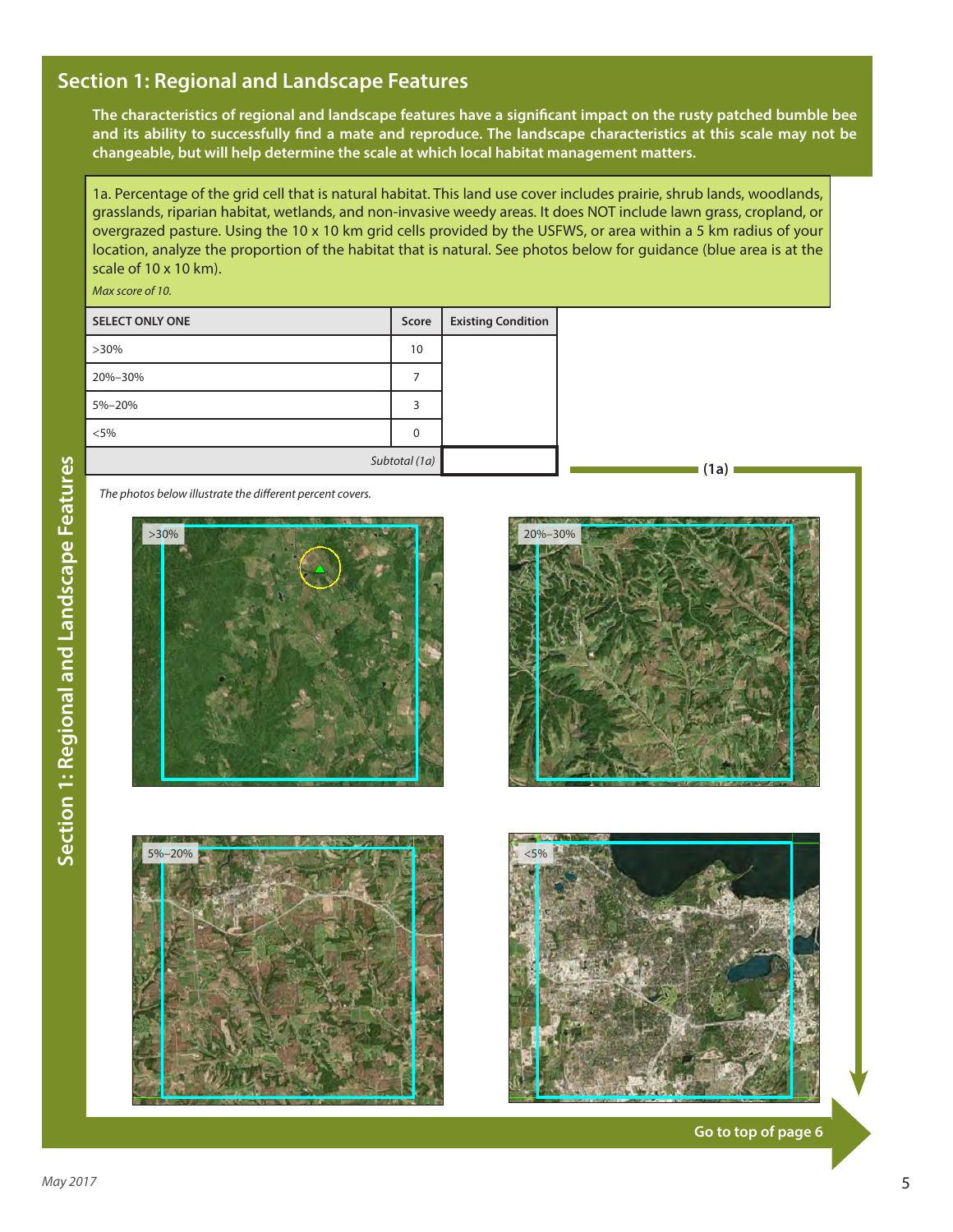### **Section 1: Regional and Landscape Features** *continued*

1b. The assessment area is defined by the unit of land on which management can be implemented to improve habitat for the rusty patched bumble bee. With that in mind, what is the dominant vegetation within ½ mile of assessment area including the assessment area itself. *Max score of 10.*

| <b>SELECT ONLY ONE</b>                                     | Score    | <b>Before</b> | After | Treatment to increase score (no treatment if off-site) |
|------------------------------------------------------------|----------|---------------|-------|--------------------------------------------------------|
| Native plants                                              | 10       |               |       |                                                        |
| Mix of native and naturalized (non-invasive) plants        |          |               |       |                                                        |
| Naturalized flowering species (e.g., alfalfa)              |          |               |       |                                                        |
| Mix of native, naturalized, and weedy/invasive species     |          |               |       |                                                        |
| Invasive flowering weeds, crops and/or sod-forming grasses | $\Omega$ |               |       |                                                        |
| Subtotal (1b)                                              |          |               |       | (1b)                                                   |
| <b>Regional and Landscape Features Total</b>               |          |               |       | $(1a + 1b)$                                            |

### **Section 2: Site Features**

**On-site natural areas and other features have a significant influence on bumble bee abundance and diversity.**

| 2a. Percentage of site that is in natural or semi-natural habitat.<br>Max score of 10. |       |               |       |                             |  |  |
|----------------------------------------------------------------------------------------|-------|---------------|-------|-----------------------------|--|--|
| <b>SELECT ONLY ONE</b>                                                                 | Score | <b>Before</b> | After | Treatment to increase score |  |  |
| >75%                                                                                   | 10    |               |       |                             |  |  |
| 50%-75%                                                                                | ⇁     |               |       |                             |  |  |
| 25%-49%                                                                                | 5     |               |       |                             |  |  |
| 10%-24%                                                                                | 3     |               |       |                             |  |  |
| < 10%                                                                                  | 0     |               |       |                             |  |  |
| Subtotal (2a)                                                                          |       |               | (2a)  |                             |  |  |

| 2b. Additional site features that are present.                                                                                                                           |         |               |             |                             |  |  |
|--------------------------------------------------------------------------------------------------------------------------------------------------------------------------|---------|---------------|-------------|-----------------------------|--|--|
| Max score of 25.                                                                                                                                                         |         |               |             |                             |  |  |
| <b>SCORE ALL OPTIONS THAT APPLY</b>                                                                                                                                      | Score   | <b>Before</b> | After       | Treatment to increase score |  |  |
| Permanent meadows or open areas with diverse native<br>wildflowers allowed to bloom                                                                                      | 10      |               |             |                             |  |  |
| Pasture or hayed land with >30% non-invasive, bee-friendly<br>forage legumes (e.g., red clover, alfalfa, etc.) allowed to bloom                                          | 5       |               |             |                             |  |  |
| Wooded or wetland areas with diverse flowering trees, shrubs,<br>and/or wildflowers (e.g., maples, basswood, willows, wild plum,<br>spring blooming woodland ephemerals) | 5       |               |             |                             |  |  |
| Buffers: 2 points for every 20% of area within 25' of water<br>features that is flowered, 1 point for every 20% of area that is<br>grass, 0 points for no buffers        | $0 - 5$ |               |             |                             |  |  |
| Subtotal (2b)                                                                                                                                                            |         |               |             | (2b)                        |  |  |
| <b>Site Features Total</b>                                                                                                                                               |         |               | $(2a + 2b)$ |                             |  |  |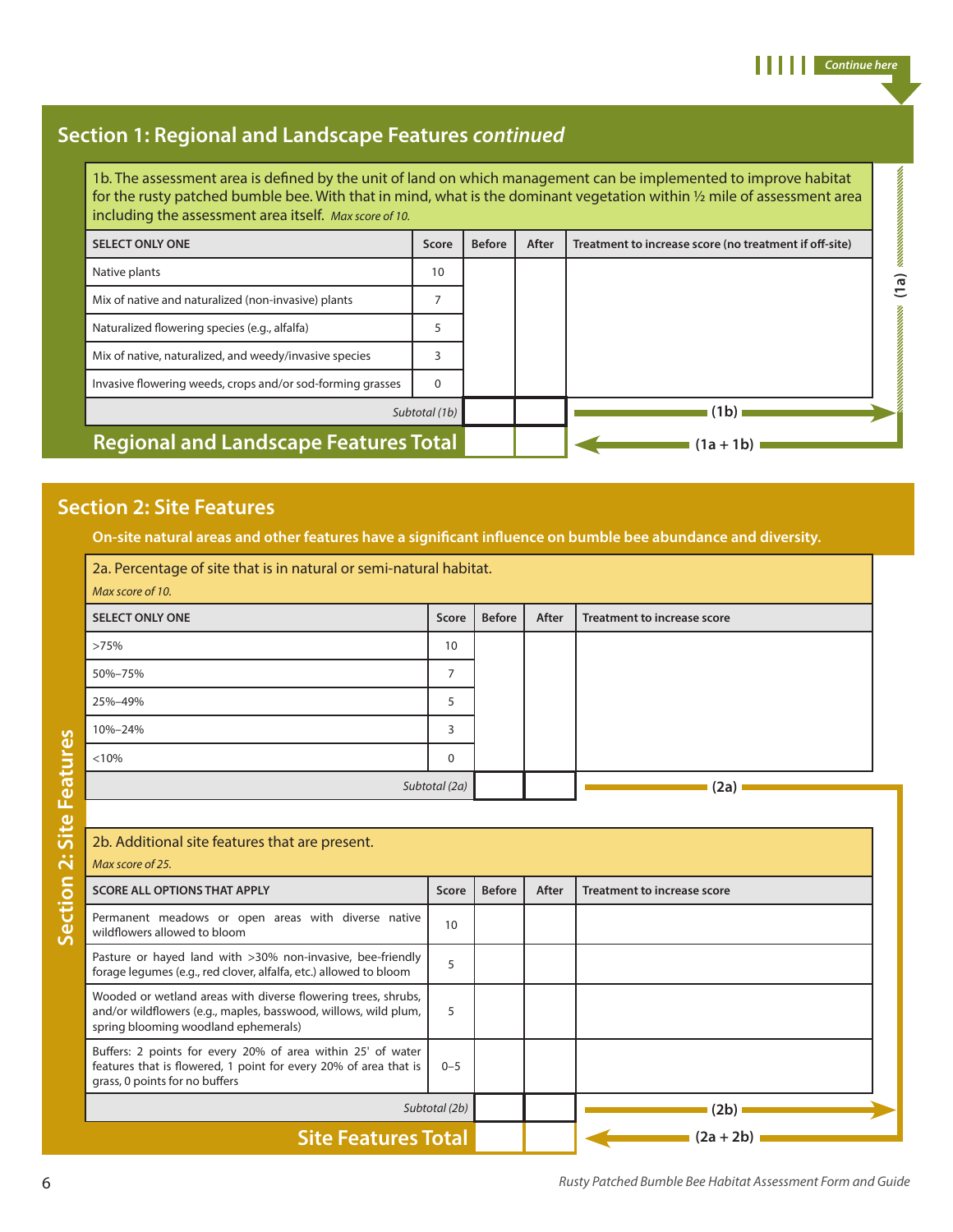### **Section 3: Foraging Habitat**

**High flower abundance and season long bloom positively influence bee abundance and diversity.**

3a. Percentage of vegetative cover that is comprised of forbs, flowering shrubs, or pollinator-friendly trees on site. *This does not include invasive or noxious species (e.g., Canada thistle, spotted knapweed, purple loosestrife, crown vetch, buckthorn, etc.). Max score of 10.*

| <b>SELECT ONLY ONE</b> | Score         | <b>Before</b> | After | Treatment to increase score |
|------------------------|---------------|---------------|-------|-----------------------------|
| >50% cover             | 10            |               |       |                             |
| 30%-50% cover          |               |               |       |                             |
| 20%-30% cover          |               |               |       |                             |
| 10%-20% cover          |               |               |       |                             |
| <10% cover             |               |               |       |                             |
|                        | Subtotal (3a) |               |       | (3a)                        |

*The photos below illustrate some categories. See page 12 for lists of preferred pollinator plants and other information.*







d

**Go to top of page 8**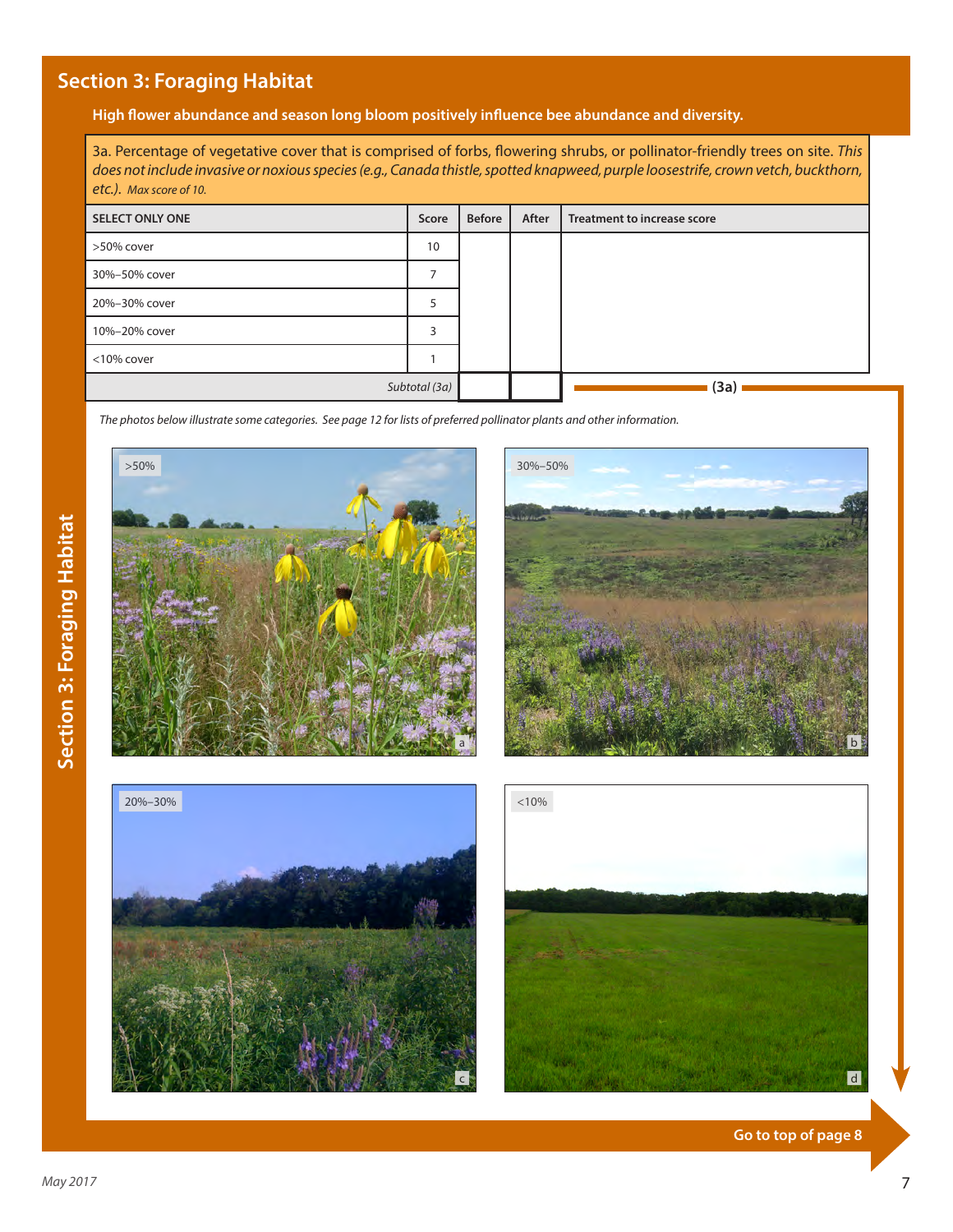### **Section 3: Foraging Habitat** *continued*

3b. Number of species of forbs, flowering shrubs, or pollinator-friendly trees on site that bloom in **spring** and support bees. *This includes fruit trees and some flowering weeds like dandelions, but does not include invasive or noxious species (see https://plants.usda.gov/java/noxiousDriver for examples).*

#### *Max score of 10.*

| <b>SELECT ONLY ONE</b> | Score         | <b>Before</b> | After | Treatment to increase score |      |
|------------------------|---------------|---------------|-------|-----------------------------|------|
| $10+$ species          | 10            |               |       |                             |      |
| 5-9 species            |               |               |       |                             | (3a) |
| 1-4 species            |               |               |       |                             | 1    |
| 0 species              |               |               |       |                             |      |
|                        | Subtotal (3b) |               |       | (3b)                        |      |

3c. Number of species of forbs, flowering shrubs, or pollinator-friendly trees on site that bloom in **summer** and support bees. *This includes some flowering non-native plants, such as red clover, but does not include invasive or noxious species (see https://plants.usda.gov/java/noxiousDriver for examples).*

### *Max score of 10.* **SELECT ONLY ONE SELECT ONLY ONE BEFORE BEFORE BEFORE BEFORE BEFORE After Treatment to increase score** 18+ species 10 10–17 species 2012 10 and 2012 10 and 2012 10:30 10:30 10:30 10:30 10:30 10:30 10:30 10:30 10:30 10:30 10:30 10:30 10:30 10:30 10:30 10:30 10:30 10:30 10:30 10:30 10:30 10:30 10:30 10:30 10:30 10:30 10:30 10:30 10:30 10:30 1–9 species 3 0 species and 0 species and 0 species and 0 species and 0 species and 0 species and 0 species and 0 species  $\sim$ *Subtotal (3c)*  **(3c)**

3d. Number of species of forbs, flowering shrubs, or pollinator-friendly trees on site that bloom in **fall** and support bees. *This includes some flowering non-native plants, such as red clover, but does not include invasive or noxious species (see https:// plants.usda.gov/java/noxiousDriver for examples).*

*Max score of 10.*

| <b>SELECT ONLY ONE</b> | Score           | <b>Before</b> | After | Treatment to increase score |  |
|------------------------|-----------------|---------------|-------|-----------------------------|--|
| 10+ species            | 10              |               |       |                             |  |
| 5-9 species            |                 |               |       |                             |  |
| 1-4 species            |                 |               |       |                             |  |
| 0 species              | 0               |               |       |                             |  |
|                        | Subtotal $(3d)$ |               |       | (3d)                        |  |

**Go to top of page 9**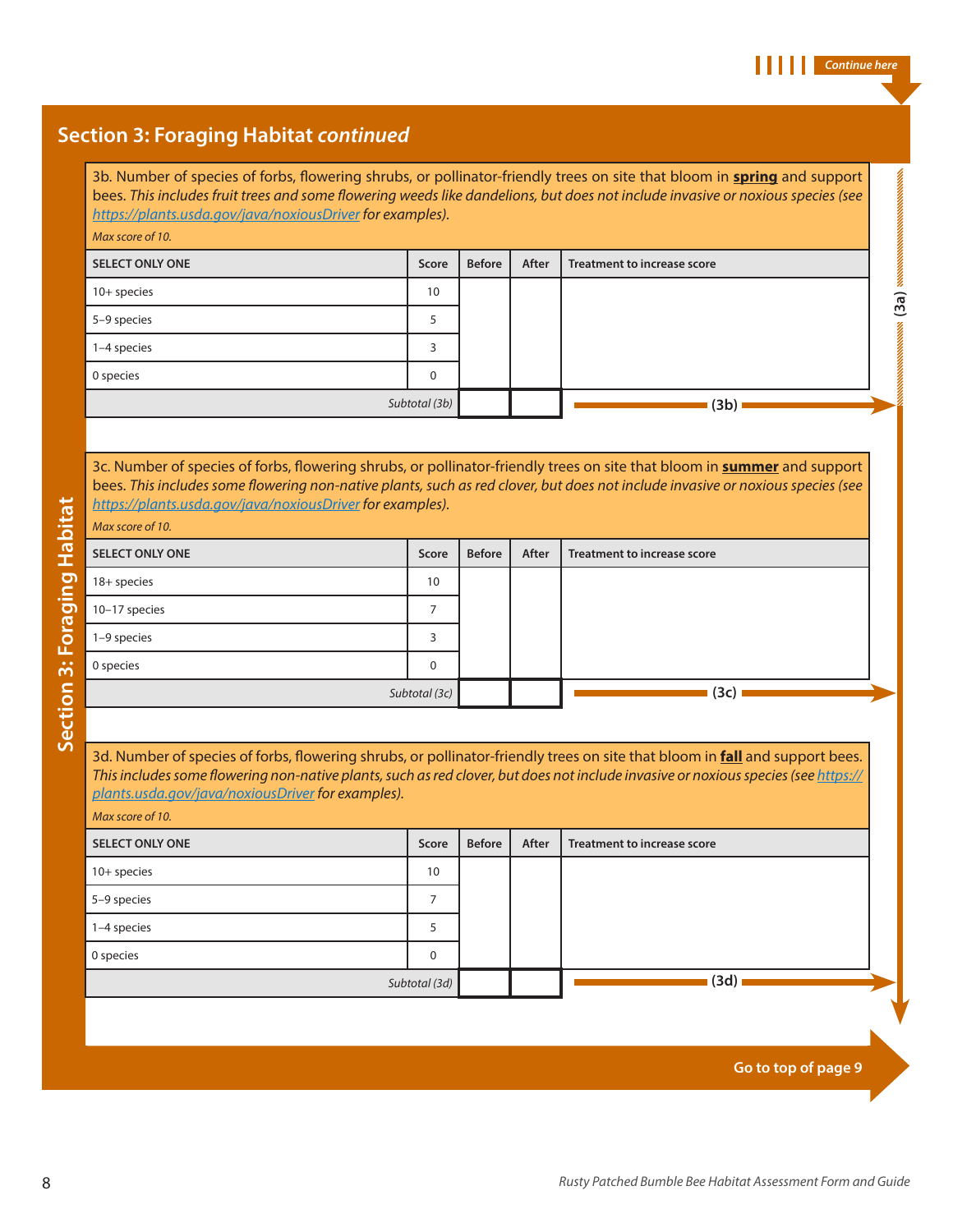### **Section 3: Foraging Habitat** *continued*

3e. Rusty patched bumble bee superfoods. The rusty patched bumble bee has been observed most commonly on the following plants. How many of these plants are present on site? Note that some of these species may not be appropriate for every region/site.

Wild bergamot (*Monarda fistulosa*), prairie clover (*Dalea* spp.), hyssop (*Agastache* spp.), goldenrod (*Solidago* spp.), joe pye weed (*Eutrochium* spp.), coneflowers (*Echinacea* spp.), native thistles (*Cirsium* spp.), asters (*Symphyotrichum* spp.), leadplant (*Amorpha canescens*), jewelweed (*Impatiens capensis*), mountain mint (*Pycanthemum* spp.), native spiraea (*Spiraea* spp.), and wild cranberry (*Vaccinum* spp.).

*Max score of 7.*

| SELECT ONLY ONE (how many species of bumble bee<br>superfoods are present on site?) | Score         | <b>Before</b> | After | <b>Treatment</b> | —<br>$\mathfrak{g}$ |  |  |
|-------------------------------------------------------------------------------------|---------------|---------------|-------|------------------|---------------------|--|--|
| 9-13 species                                                                        |               |               |       |                  |                     |  |  |
| 5-8 species                                                                         |               |               |       |                  |                     |  |  |
| 1-4 species                                                                         |               |               |       |                  |                     |  |  |
| 0 species                                                                           | $\Omega$      |               |       |                  |                     |  |  |
|                                                                                     | Subtotal (3e) |               |       | (3e)             |                     |  |  |
|                                                                                     |               |               |       |                  |                     |  |  |

3f. In addition to plants that are known to be attractive to the rusty patched bumble bee, the following plants are known to help build bumble bee immune systems. How many of these plants are present on site? Note that some of these species may not be appropriate for every region/site.

Wild bergamot (*Monarda fistulosa*), sunflowers (*Helianthus* spp.), white turtlehead (*Chelone glabra*), penstemon (*Penstemon* spp.), and wild blueberry/ cranberry (*Vaccinium* sp.).

#### *Max score of 3.*

| <b>SCORE THIS OPTION</b>                        | Score   | <b>Before</b> | After | <b>Treatment</b>                |  |
|-------------------------------------------------|---------|---------------|-------|---------------------------------|--|
| Score 1 point, up to 3 for each species present | $0 - 3$ |               |       |                                 |  |
| Subtotal (3f)                                   |         |               |       | (3f)                            |  |
| <b>Foraging Habitat Total</b>                   |         |               |       | $(3a + 3b + 3c + 3d + 3e + 3f)$ |  |



The rusty patched bumble bee (*Bombus affinis)* nectars on monarda.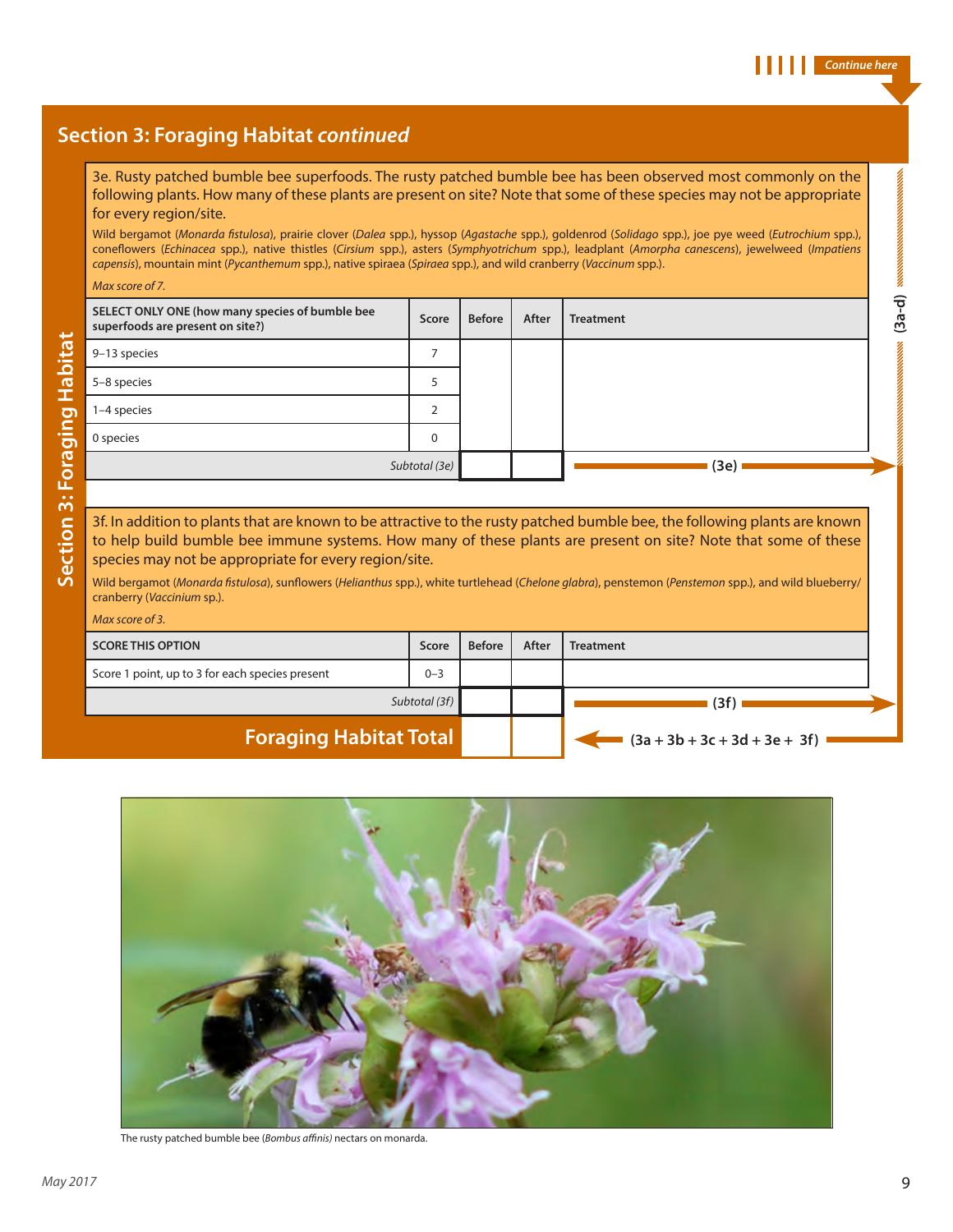### **Section 4: Nesting and Overwintering Habitat**

**Bumble bee colony success is often limited by the availability of suitable nesting and overwintering sites. Diverse habitat features will increase the likelihood of nesting and overwintering success.**

4. Bumble bee nesting preferences vary by species and local habitat conditions. Generally, bumble bees nest under ground, often in abandoned rodent nests. They are also known to nest in dry cavities above ground, such as in rock walls or under clump-forming bunch grasses. The nests are often found under woody plants, tall grasses, or hidden among vegetation or plant materials, and can be difficult to detect.Bumble bees often overwinter underneath leaf litter, in the duff layer of forests, or under loose soils.

*Max score of 30.*

| <b>SCORE ALL OPTIONS THAT APPLY</b>                                                                                                                                                   | Score                                           | <b>Before</b> | After | Treatment to increase score |  |  |  |
|---------------------------------------------------------------------------------------------------------------------------------------------------------------------------------------|-------------------------------------------------|---------------|-------|-----------------------------|--|--|--|
| Areas of undisturbed (for example, ungrazed) native bunch<br>grasses (clump-forming)                                                                                                  | $>20\% = 5$<br>$\approx$ 20% = 3<br>$< 5\% = 1$ |               |       |                             |  |  |  |
| Areas with loose soil with evidence of rodent activity (holes,<br>surface tunnels, etc.) (compacted or hard packed bare ground<br>does not count toward the total)                    | $>20\% = 5$<br>$\approx$ 20% = 3<br>$< 5\% = 1$ |               |       |                             |  |  |  |
| point for every 10% of area that is unmowed, ungrazed, and<br>not subject to controlled burning                                                                                       | $0 - 10$                                        |               |       |                             |  |  |  |
| Areas of site with woody cover, or other sheltered areas where<br>bumble bees could build their nest or overwinter (downed<br>wood, rock walls, brush piles, forest duff layer, etc.) | $>20\% = 5$<br>$\approx$ 20% = 3<br>$< 5\% = 1$ |               |       |                             |  |  |  |
| Leaf litter left on site in the fall and through the spring (for<br>overwintering queens)                                                                                             | 5                                               |               |       |                             |  |  |  |
| <b>Nesting and Overwintering Habitat Total</b>                                                                                                                                        |                                                 |               |       |                             |  |  |  |

*The photos below illustrate some typical nesting and overwintering habitat.*







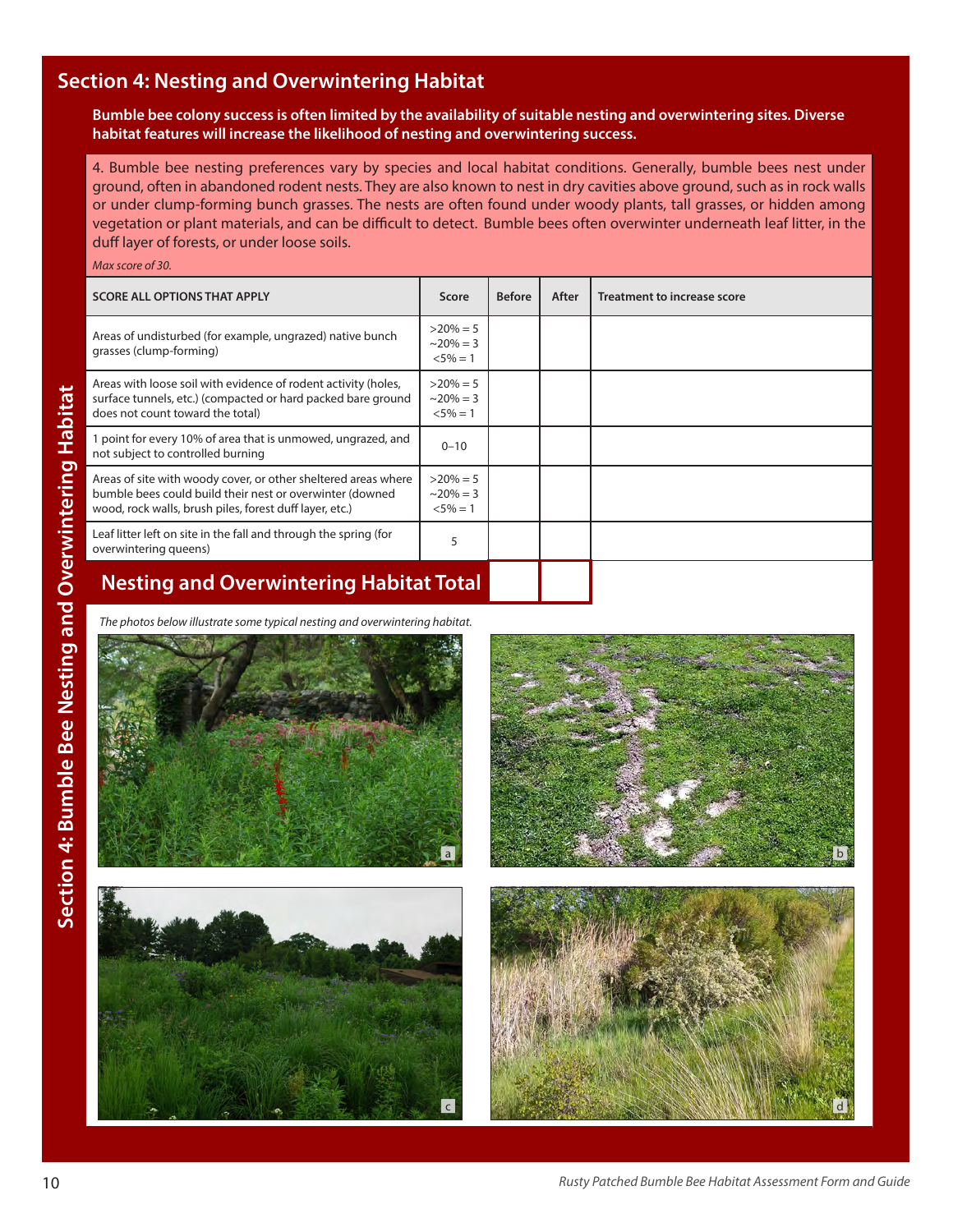### **Section 5: Management and Pesticide Practices**

**Management practices in and adjacent to habitat areas have a significant influence on bumble bee populations.**

| 5a. Pesticide use, including pollinator-toxic insecticides. Max score of 40.                                                                                                                                                                                                                                                                                                                                                                                                                                                                                                                                                                                                                                                                                                                       |                                                       |               |       |                                    |  |  |
|----------------------------------------------------------------------------------------------------------------------------------------------------------------------------------------------------------------------------------------------------------------------------------------------------------------------------------------------------------------------------------------------------------------------------------------------------------------------------------------------------------------------------------------------------------------------------------------------------------------------------------------------------------------------------------------------------------------------------------------------------------------------------------------------------|-------------------------------------------------------|---------------|-------|------------------------------------|--|--|
| <b>SCORE ALL OPTIONS THAT APPLY</b>                                                                                                                                                                                                                                                                                                                                                                                                                                                                                                                                                                                                                                                                                                                                                                | Score                                                 | <b>Before</b> | After | <b>Treatment to increase score</b> |  |  |
| Invasive weed control, if any, carried out with targeted herbicide applications,<br>rather than broadcast (also score 5 if herbicides are not used)                                                                                                                                                                                                                                                                                                                                                                                                                                                                                                                                                                                                                                                | 5                                                     |               |       |                                    |  |  |
| No use of insecticides on site and no suspected use on adjacent lands (If yes, score<br>points and continue to 5b)                                                                                                                                                                                                                                                                                                                                                                                                                                                                                                                                                                                                                                                                                 | 35                                                    |               |       |                                    |  |  |
| No use of fungicides on site (5 pts). The only fungicides used on site are part of an<br>IPM program that specifically addresses pollinator protection, and each use has a<br>documented need to manage an economic or public health pest (2 pts)                                                                                                                                                                                                                                                                                                                                                                                                                                                                                                                                                  | $0 - 5$                                               |               |       |                                    |  |  |
| If any insecticides are used on site they are part of an IPM program that specifically<br>addresses pollinator protection, and are for the management of economic or<br>public health pests (e.g., emerald ash borer or disease transmitting mosquitoes).<br>Also score points if no insecticides are used on site.                                                                                                                                                                                                                                                                                                                                                                                                                                                                                | 8                                                     |               |       |                                    |  |  |
| Pollinator habitat on site is adequately buffered from insecticide applications<br>including:<br>• Min. 125' buffer from any neonicotinoid use on and/or adjacent to site<br>(including seed treatment) (2 pts)<br>No aerial (helicopter/airplane) applications on and/or adjacent to site (2 pts)<br>Min. 60' spatial buffer from any airblast applications of other (non-<br>neonicotinoid) insecticides on and/or adjacent to site (1 pt)<br>Min. 40' spatial buffer from any non-airblast ground applications of insecticides<br>on and/or adjacent to site (1 pt)<br>• Vegetative buffers, even if they do not meet the distance minimums listed<br>above, include the use of larger-stature non-pollinator attractive vegetation<br>(e.g., coniferous hedge rather than mowed grass) (2 pts) | Score<br>points<br>for each<br>bullet<br>point<br>met |               |       |                                    |  |  |
| If insecticides are used spray drift is carefully controlled and spray equipment is<br>calibrated annually, as per state regulations. Also score points if no insecticides<br>are used on site.                                                                                                                                                                                                                                                                                                                                                                                                                                                                                                                                                                                                    | $\overline{2}$                                        |               |       |                                    |  |  |
| <b>Pesticide Practices Total</b>                                                                                                                                                                                                                                                                                                                                                                                                                                                                                                                                                                                                                                                                                                                                                                   |                                                       |               |       |                                    |  |  |

### 5b. Land management techniques used on the site or in adjacent area. *These questions pertain to ongoing site management as opposed to site preparation. Note 'n/a' if option is not applicable to the site.*

*Max score of 40.* 

| SCORE ALL OPTIONS THAT APPLY ( $M =$ Management Matches Description, $S =$<br>Somewhat Matches, $N = No$ Match, $N/A = Doesn't$ apply                                                                                                                                                                                                                                                                                                                                                                 | Score                                 | <b>Before</b> | After | Treatment to increase score |
|-------------------------------------------------------------------------------------------------------------------------------------------------------------------------------------------------------------------------------------------------------------------------------------------------------------------------------------------------------------------------------------------------------------------------------------------------------------------------------------------------------|---------------------------------------|---------------|-------|-----------------------------|
| If mowing or haying occurs, then entire disturbed area is limited to 1/3 of habitat<br>per year. Haying or mowing is done patchily, at reduced speeds (<8 mph),<br>with high mower height (12–16"), and in late summer (after peak bloom).                                                                                                                                                                                                                                                            | $M = 10$<br>$S = 5$<br>$N = 0$<br>N/A |               |       |                             |
| If site is grazed, then conservation grazing plan is in place and includes prescribed<br>grazing practices that encourage wildflower diversity/abundance, such as low<br>intensity grazing, or short duration grazing with long recovery periods.                                                                                                                                                                                                                                                     | $M = 10$<br>$S = 5$<br>$N = 0$<br>N/A |               |       |                             |
| If burning occurs, then entire disturbed area is limited to 1/3 of habitat per year, and<br>a patchy burn approach is used leaving numerous skips and unburned patches. A<br>3-10 year burn rotation period is used, and the time of year when burning occurs<br>is varied. Rare invertebrate species and their specific needs are considered.                                                                                                                                                        | $M = 10$<br>$S = 5$<br>$N = 0$<br>N/A |               |       |                             |
| Managed bees (both honey bees, and commercial bumble bees) are known<br>to both compete with native bumble bees, and have been shown to transmit<br>diseases to wild bumble bees. When the rusty patched bumble bee is near, it is<br>best to avoid the use of managed bees, and honey bees. If honey bees are used<br>they should be kept at low densities. (no managed bees $=M$ , <0.5 Honey bee hive/<br>$\text{acre} = S$ , >0.5 Honey bee hive/acre and/or commercial bumble bees present = N). | $M = 10$<br>$S = 5$<br>$N = 0$        |               |       |                             |
| <b>Management Practices Total</b>                                                                                                                                                                                                                                                                                                                                                                                                                                                                     |                                       |               |       |                             |